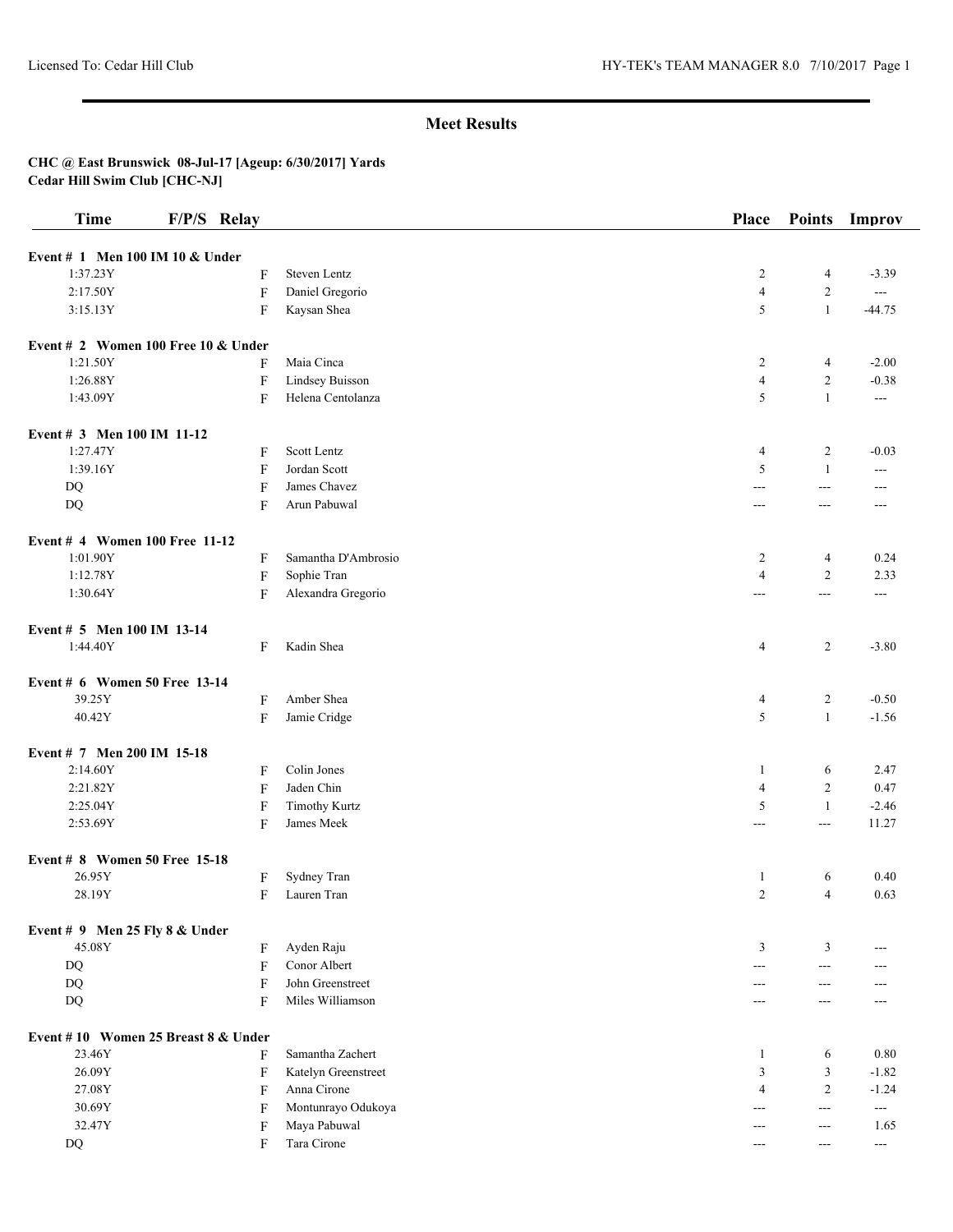| <b>Time</b>                      | F/P/S Relay               |                        | <b>Place</b>     | <b>Points</b>  | Improv              |
|----------------------------------|---------------------------|------------------------|------------------|----------------|---------------------|
| Event #11 Men 50 Fly 9-10        |                           |                        |                  |                |                     |
| 45.17Y                           | F                         | Steven Lentz           | $\mathfrak{Z}$   | 3              | 4.33                |
| DQ                               | F                         | Kaysan Shea            | $\overline{a}$   | $ -$           | ---                 |
| <b>DQ</b>                        | F                         | Aj Van Beveren         | ---              | $\overline{a}$ | $---$               |
| Event #12 Women 50 Breast 9-10   |                           |                        |                  |                |                     |
| 44.68Y                           | F                         | Maia Cinca             | $\mathbf{1}$     | 6              | $-5.00$             |
| 1:08.83Y                         | F                         | Emily Cogdill          | 5                | $\mathbf{1}$   | 0.46                |
| Event #13 Men 50 Fly 11-12       |                           |                        |                  |                |                     |
| 36.78Y                           | F                         | Mason Cinca            | 2                | 4              | $-0.91$             |
| 39.43Y                           | F                         | Scott Lentz            | $\overline{4}$   | $\overline{c}$ | $-5.76$             |
| 49.90Y                           | F                         | Jordan Scott           | 5                | $\mathbf{1}$   | 4.87                |
| Event #14 Women 50 Breast 11-12  |                           |                        |                  |                |                     |
| 36.74Y                           | F                         | Samantha D'Ambrosio    | $\overline{c}$   | 4              | $-1.97$             |
| 46.38Y                           | F                         | Sarah Odukoya          | $\overline{4}$   | $\overline{2}$ | $-0.87$             |
| 53.45Y                           | F                         | Jamie Cridge           | $---$            | $--$           | $-11.11$            |
| Event #15 Men 100 Fly 13-14      |                           |                        |                  |                |                     |
| 1:22.44Y                         | F                         | <b>Brandon Cogdill</b> | 3                | 3              | 4.66                |
| Event #16 Women 100 Breast 13-14 |                           |                        |                  |                |                     |
| 1:21.77Y                         | F                         | Alison Buisson         | $\boldsymbol{2}$ | $\overline{4}$ | 1.53                |
| 1:41.90Y                         | $\boldsymbol{\mathrm{F}}$ | Maya Zavatsky          | 5                | $\mathbf{1}$   | $---$               |
| 2:18.84Y                         | F                         | Alexandra Gregorio     | $\sim$ $\sim$    | $--$           | $---$               |
| Event #17 Men 100 Fly 15-18      |                           |                        |                  |                |                     |
| 59.56Y                           | F                         | Christopher Gillooly   | 1                | 6              | 0.41                |
| 1:01.01Y                         | $\boldsymbol{\mathrm{F}}$ | Colin Jones            | $\overline{2}$   | $\overline{4}$ | 2.10                |
| 1:18.66Y                         | F                         | Harrison Meek          | ---              | $--$           | 0.84                |
| 1:19.37Y                         | F                         | James Meek             | $---$            | $---$          | $---$               |
| Event #18 Women 100 Breast 15-18 |                           |                        |                  |                |                     |
| 1:11.48Y                         | F                         | Sydney Tran            | $\mathbf{1}$     | 6              | 1.30                |
| 1:21.44Y                         | F                         | Lauren Tran            | 3                | 3              | 3.55                |
| 1:27.21Y                         | F                         | <b>Emily Buisson</b>   | 5                | $\mathbf{1}$   | 4.36                |
| Event #19 Men 25 Free 8 & Under  |                           |                        |                  |                |                     |
| 24.63Y                           | F                         | Ayden Raju             | 4                | $\overline{c}$ | $-3.27$             |
| 31.91Y                           | $\boldsymbol{\mathrm{F}}$ | Conor Albert           | ---              | $\sim$ $\sim$  | 2.56                |
| 34.65Y                           | F                         | Joseph Cridge          | $---$            | $---$          | 3.53                |
| 35.78Y                           | F                         | John Greenstreet       | ---              | $--$           | $-2.50$             |
| 48.77Y                           | F                         | Austin Outcalt         | ---              | $---$          | 2.81                |
| 1:20.21Y                         | F                         | Joe Cirone             | $---$            | $---$          | 17.28               |
| 22.76Y                           | DQ<br>F                   | Miles Williamson       | 3                | $\mathfrak{Z}$ | $\qquad \qquad - -$ |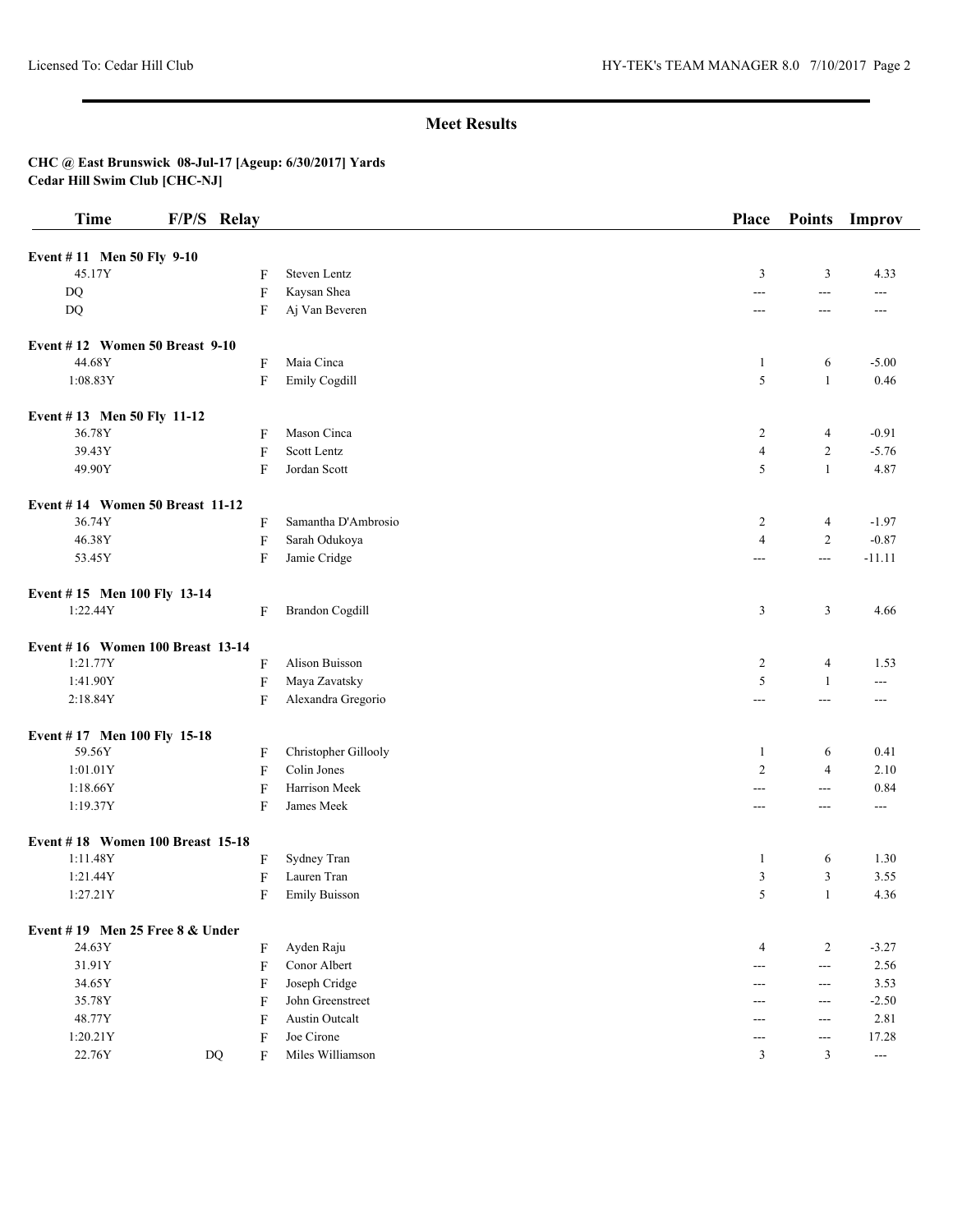| Time                              | F/P/S Relay               |                        | <b>Place</b>         | <b>Points</b>       | Improv               |
|-----------------------------------|---------------------------|------------------------|----------------------|---------------------|----------------------|
| Event #20 Women 25 Back 8 & Under |                           |                        |                      |                     |                      |
| 23.28Y                            | F                         | Samantha Zachert       | $\mathbf{1}$         | 6                   | 0.43                 |
| 23.55Y                            | F                         | Katelyn Greenstreet    | $\overline{2}$       | $\overline{4}$      | 0.85                 |
| 30.26Y                            | F                         | Anna Cirone            | 5                    | $\mathbf{1}$        | 0.97                 |
| 32.36Y                            | F                         | Maya Pabuwal           | $---$                | $--$                | $-2.39$              |
| 33.34Y                            | F                         | Montunrayo Odukoya     | ---                  | ---                 | 1.96                 |
| 38.88Y                            | F                         | Anaya Raju             | ---                  | ---                 | $\qquad \qquad -$    |
| 40.24Y                            | F                         | Reese Van Beveren      | ---                  | $---$               | $-0.96$              |
| 43.89Y                            | F                         | Tara Cirone            | ---                  | ---                 | 3.58                 |
| 46.07Y                            | F                         | Brynn Van Beveren      | ---                  | $---$               | $-2.93$              |
| $\rm DQ$                          | F                         | Danielle Chavez        | $---$                | ---                 | $---$                |
|                                   |                           |                        |                      |                     |                      |
| Event #21 Men 50 Free 9-10        |                           |                        |                      |                     |                      |
| 46.24Y                            | F                         | Kyle Gregorio          | 3                    | 3                   | $-0.15$              |
| 1:01.63Y                          | F                         | Aj Van Beveren         | 5                    | $\mathbf{1}$        | $-1.01$              |
| 1:28.60Y                          | F                         | James Chavez           | $---$                | $---$               | ---                  |
| Event #22 Women 50 Back 9-10      |                           |                        |                      |                     |                      |
| 48.04Y                            | F                         | Lindsey Buisson        | 3                    | 3                   | $-0.30$              |
| 53.86Y                            | $\boldsymbol{\mathrm{F}}$ | Helena Centolanza      | 5                    | $\mathbf{1}$        | $-1.42$              |
| 1:05.72Y                          | $\boldsymbol{\mathrm{F}}$ | Emily Cogdill          | ---                  | $\overline{a}$      | 1.38                 |
|                                   |                           |                        |                      |                     |                      |
| Event #23 Men 50 Free 11-12       |                           |                        |                      |                     |                      |
| 33.08Y                            | F                         | Mason Cinca            | 3                    | 3                   | 0.55                 |
| 1:26.06Y                          | F                         | Arun Pabuwal           | 5                    | $\mathbf{1}$        | 3.86                 |
| Event #24 Women 50 Back 11-12     |                           |                        |                      |                     |                      |
| 39.50Y                            | F                         | Sophie Tran            | 3                    | 3                   | 0.06                 |
| 46.77Y                            | $\overline{F}$            | Amber Shea             | $\overline{4}$       | $\overline{2}$      | 0.68                 |
| 53.80Y                            | F                         | Maya Zavatsky          | ---                  | $\overline{a}$      | 4.20                 |
| Event #25 Men 100 Free 13-14      |                           |                        |                      |                     |                      |
| 1:02.30Y                          | F                         | <b>Brandon Cogdill</b> | 3                    | 3                   | 2.81                 |
| 1:39.56Y                          | F                         | Kadin Shea             | 5                    | $\mathbf{1}$        | $-4.36$              |
|                                   |                           |                        |                      |                     |                      |
| Event #26 Women 100 Back 13-14    |                           |                        |                      |                     |                      |
| 1:19.13Y                          | F                         | Alison Buisson         | $\overline{2}$       | $\overline{4}$      | 4.37                 |
| DQ                                | F                         | Sarah Odukoya          | $\scriptstyle\cdots$ | $---$               | $\scriptstyle\cdots$ |
| Event #27 Men 100 Free 15-18      |                           |                        |                      |                     |                      |
| 52.54Y                            | F                         | Christopher Gillooly   | $\mathbf{1}$         | 6                   | 0.51                 |
| 56.99Y                            | $\overline{F}$            | Jaden Chin             | $\overline{4}$       | $\overline{2}$      | $-$                  |
| 57.59Y                            | F                         | <b>Timothy Kurtz</b>   | $\sqrt{5}$           | -1                  | $-1.29$              |
| 1:00.93Y                          | F                         | Harrison Meek          | ---                  | $\qquad \qquad - -$ | $-1.15$              |
| Event #28 Women 100 Back 15-18    |                           |                        |                      |                     |                      |
| 1:19.39Y                          | F                         | <b>Emily Buisson</b>   | 3                    | 3                   | 4.33                 |
| 1:26.16Y                          | F                         | Zoe Hack               | $\sqrt{5}$           | $\mathbf{1}$        | $\scriptstyle\cdots$ |
|                                   |                           |                        |                      |                     |                      |